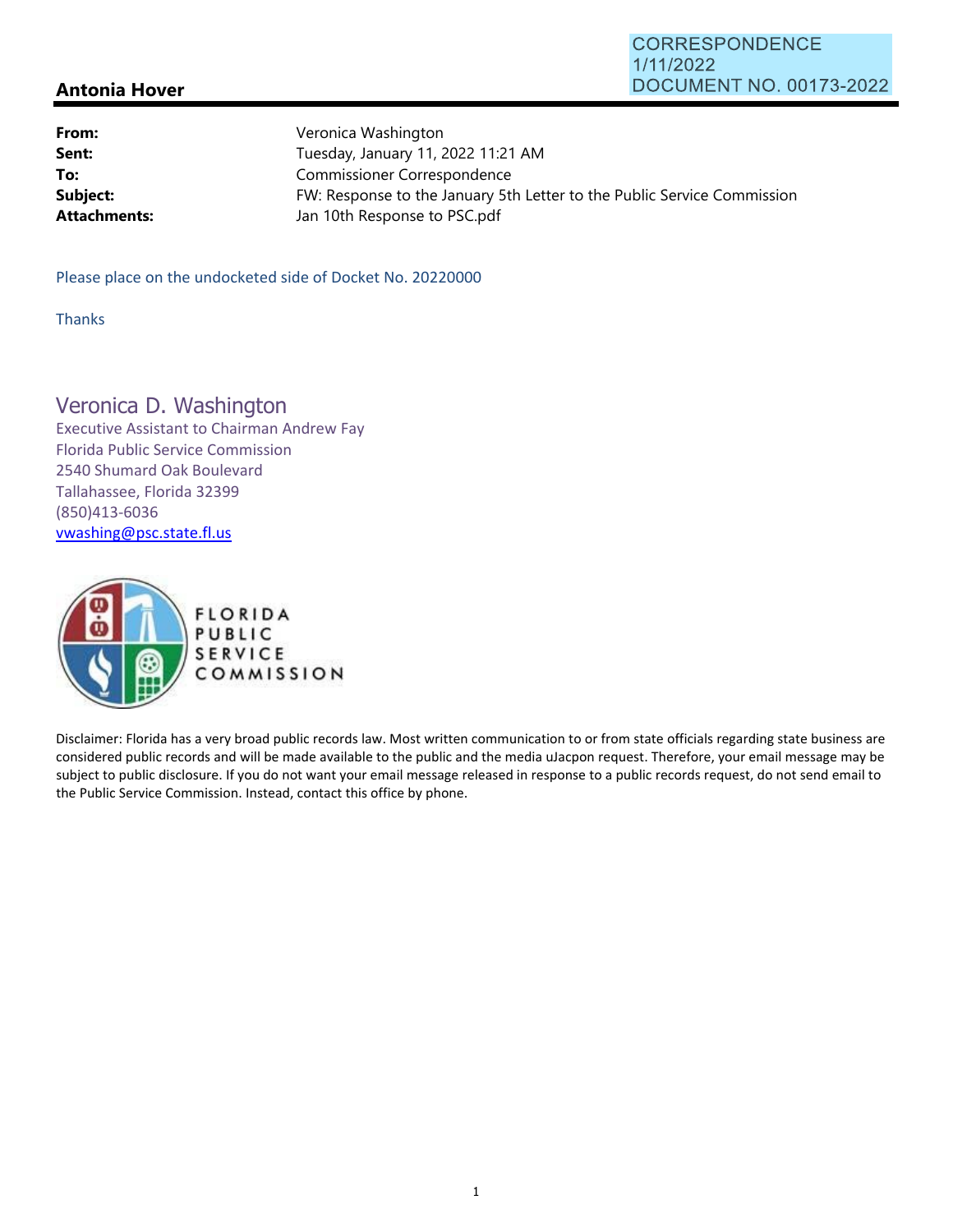

January 10, 2022

Chairman Andrew Giles Fay Florida Public Service Commission 2540 Shumard Oak Blvd. Tallahassee, FL 32399 (850) 413-6046 (Office) <http://www.psc.state.fl.us/> afay@psc.state.fl.us

Dear Chairman Fay,

Thank you for your prompt response. While we understand that audits are a longstanding part of the rate case proceeding, the news reports since those audits were conducted have raised significant concerns over their comprehensiveness and results.

Indeed, new information has come to light since the rate case that indicates the ghost candidates scheme was set up by consultants hired by Florida Power & Light (FPL) in a way to intentionally hide the source of the money. Given the intentional secrecy of FPL's efforts, the normal Public Service Commission (PSC) rate case proceedings and analysis may not have provided adequate visibility to PSC staff. This new information must be taken into consideration by the PSC.

To be clear, even before the new information regarding the ongoing scandals came to light, concerns of political spending were raised in the process of the rate case, both in official testimony, such as the one provided by Karl Rabago focused on the millions of dollars in dues paid to certain politically active trade associations ([attached here](http://www.ripuc.ri.gov/eventsactions/docket/4568-WED-Ex2-Rabago-Resume.pdf)) as well as in comments from concerned ratepayers that were given in writing and at the virtual rate case hearings.

FPL response as well as the statements provided for the docket by the staff involved in the rate case audit, leave many questions and concerns for our constituents and Floridians at large. For example, in the Auditor's Report - Rate Case Exhibit IHP-1 , Page 4 of 12, staff states: "We judgmentally selected a sample of legal fees, other outside service expenses... and miscellaneous general expenses." In FPL's response to testimony questioning the utility's political activities, the company simply provided an EEI invoice as "proof" that customers are only being charged for the "applicable" amounts.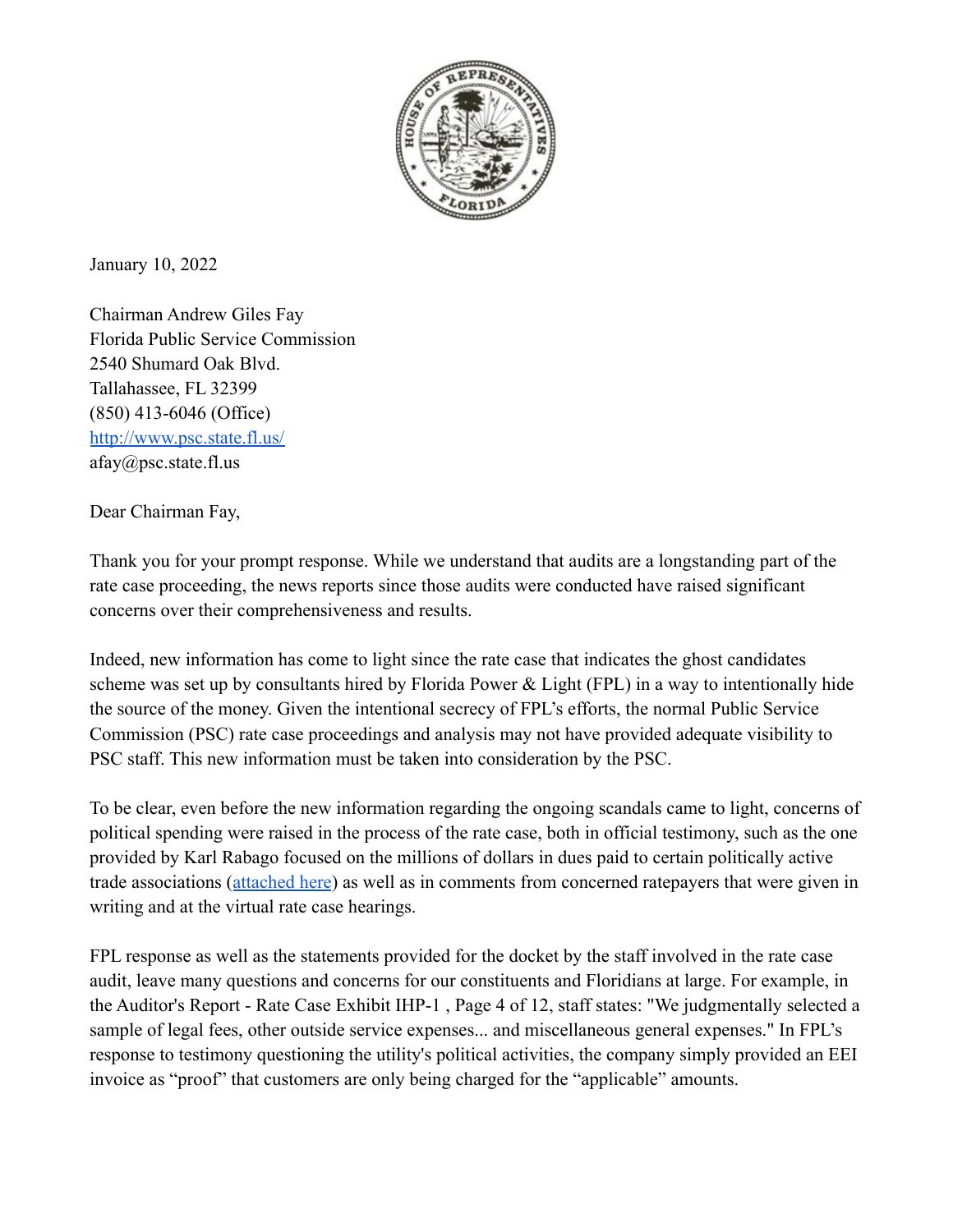Both examples leave many questions, especially in light of the new information regarding FPL's political activity. It is hard to confirm FPL's claims without seeing the full picture. Are Floridians expected to simply believe that the standard rate case process results are comprehensive and fully accurate, especially given how much detail is left out of the public eye, the fact that documents state that the rate case audit only focused on "samples" of expenses, and in the wake of ongoing scandal and in-depth reporting raising significant doubts about FPL's honesty and credibility?

While we appreciate the audits that are done as part of the rate case proceeding, given the events that have taken place over the last year, it is in the best interest of Floridians to provide further transparency and answer outstanding questions about FPL's political spending. For example:

- In 2018, Florida Power & Light donated more than \$14 million to a  $501(c)4$  social welfare organization called "Mothers for Moderation." Where did this money originate from and how was the money used? Did Mothers for Moderation pass any of that money to other organizations at FPL's direction or with FPL's knowledge? If so, to whom and for what?
- In December 2019, FPL paid \$250,000 to "SUN Marketing & Advertising." Where did that money originate from? What was it spent on?
- In September 2020, FPL paid more than \$4 million to companies controlled by consultants working with Grow United, the nonprofit organization that funded the ghost candidate advertising. Those three companies were Matrix LLC, TMP Interactive and ENH Industries. Where did the money FPL paid them originate from? What did those consultants spend that money on?
- Has FPL ever given money to Grow United? If so, for what purpose? Where did that money originate from?
- The Miami Herald recently reported another nonprofit, Let's Preserve the American Dream, is an apparent target of the ghost candidate investigation. Has FPL ever given money to Let's Preserve the American Dream? If so, when and why? And where did that money originate from?
- Can the PSC provide a complete list of  $501(c)4$  social welfare organizations that FPL has provided funding to over the past five years?
- This past week, FPL launched a smear campaign on both the Miami Herald and their reporter Mary Ellen Klas. In an attempt to increase the exposure of this smear campaign, they even promoted a tweet linking to a webpage attacking the Miami Herald and Klas. Did ratepayers pay for this? If not, where did the money originate from?

We understand that right now, elements of the rate case are kept confidential -- If a detailed audit has been done that would satisfy these questions, please share those materials with us and answer these questions. If you cannot answer these questions, then we request the PSC conduct a more thorough audit and make documents available to the public.

The mission of the PSC is, "to facilitate the efficient provision of safe and reliable utility services at fair prices." Furthermore, one of the PSC's goals is to "expedite resolution of disputes between consumers and utilities." Right now our constituents and Floridians are demanding answers to the